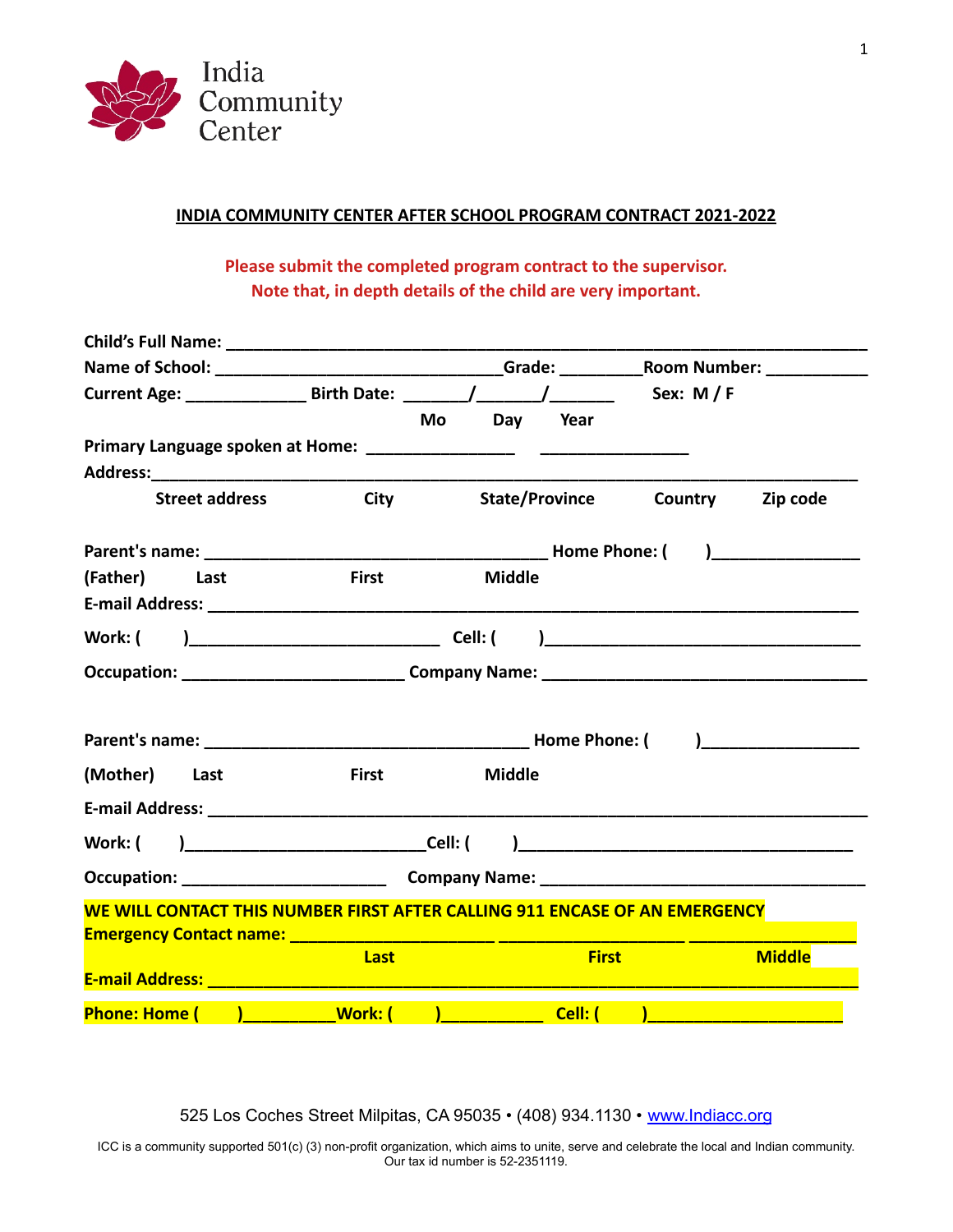**Where did you hear about the ICC After School Program?**

**Has your child ever entered after school programs before? No \_\_ Yes\_\_ If Yes Name\_\_\_\_\_\_\_\_\_\_\_\_\_\_\_\_\_\_\_\_\_\_**

**Does your child have any** *identified* **special educational needs?**

**If a teacher notices any sign, trait, behavior that your child might need extra support (during After school that may fall under the special needs category). Parents will be notified, and a conference will be held to help the parents get more information. The late of the limitial**)

**\_\_\_\_\_\_\_\_\_\_\_\_\_\_\_\_\_\_\_\_\_\_\_\_\_\_\_\_\_\_\_\_\_\_\_\_\_\_\_\_\_\_\_\_\_\_\_\_\_\_\_\_\_\_\_\_\_\_\_\_\_\_\_\_\_\_\_\_\_\_\_\_\_\_\_\_\_\_\_\_\_\_\_\_\_**

**\_\_\_\_\_\_\_\_\_\_\_\_\_\_\_\_\_\_\_\_\_\_\_\_\_\_\_\_\_\_\_\_\_\_\_\_\_\_\_\_\_\_\_\_\_\_\_\_\_\_\_\_\_\_\_\_\_\_\_\_\_\_\_\_\_\_\_\_\_\_\_\_\_\_\_\_\_\_\_\_\_\_\_\_\_**

**Is there anything else we need to know about your child?**

#### **HEALTH HISTORY INFORMATION MANDATORY**

|                                                                                                     | Dentist / Orthodontist's Name: ___________________Dentist / Orthodontist's Phone: _________________ |  |  |  |
|-----------------------------------------------------------------------------------------------------|-----------------------------------------------------------------------------------------------------|--|--|--|
| Is the attendee covered by medical insurance? Yes________________________________                   |                                                                                                     |  |  |  |
|                                                                                                     |                                                                                                     |  |  |  |
|                                                                                                     |                                                                                                     |  |  |  |
|                                                                                                     |                                                                                                     |  |  |  |
| <b>CONSENT FOR MEDICAL TREATMENT</b><br>$\vert$ This person takes No medications on a regular basis |                                                                                                     |  |  |  |
| Signature of Parent / Guardian                                                                      | Date                                                                                                |  |  |  |
|                                                                                                     | 525 Lee Coebee Street Milnitee, CA 05025 + (400) 024 1120 + www.indiace.org                         |  |  |  |

525 Los Coches Street Milpitas, CA 95035 • (408) 934.1130 • [www.Indiacc.org](http://www.indiacc.org/)

ICC is a community supported 501(c) (3) non-profit organization, which aims to unite, serve and celebrate the local and Indian community. Our tax id number is 52-2351119.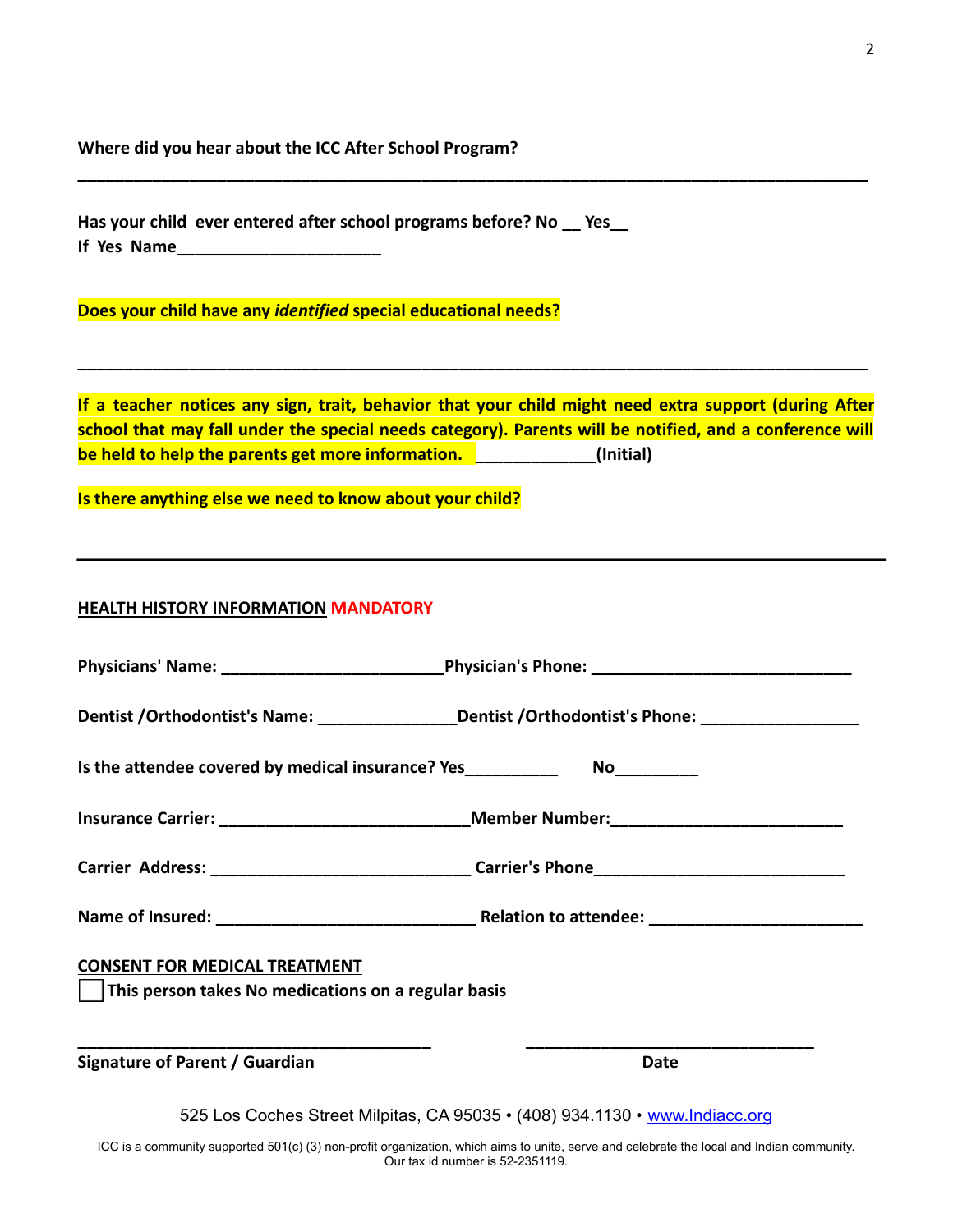**(Fill out only if your child is on any prescribed medication)**

**Please list ALL medications, including over the counter or nonprescription drugs, taken routinely. Bring** enough medication to last the entire time at the ICC. Keep it in the original packaging / bottle that **identifies the prescribing physician (if a prescription drug), the name of the medication, the dosage, and frequency of administration.**

|                                      | This person takes the following medication                |                       |                                                                                                                                                                                                                            |
|--------------------------------------|-----------------------------------------------------------|-----------------------|----------------------------------------------------------------------------------------------------------------------------------------------------------------------------------------------------------------------------|
|                                      |                                                           |                       |                                                                                                                                                                                                                            |
|                                      |                                                           |                       |                                                                                                                                                                                                                            |
|                                      |                                                           |                       |                                                                                                                                                                                                                            |
|                                      |                                                           |                       |                                                                                                                                                                                                                            |
| Route                                |                                                           |                       |                                                                                                                                                                                                                            |
| $\Box$ Oral                          | $\mathbb I$ Topical                                       | $\Box$ Injection      | $\mathbb I$ Suppository                                                                                                                                                                                                    |
|                                      |                                                           |                       |                                                                                                                                                                                                                            |
|                                      |                                                           |                       |                                                                                                                                                                                                                            |
|                                      |                                                           |                       |                                                                                                                                                                                                                            |
|                                      |                                                           |                       |                                                                                                                                                                                                                            |
| Route                                |                                                           |                       |                                                                                                                                                                                                                            |
| $\Box$ Oral                          | $\mathbb I$ Topical                                       | $\mathbb I$ Injection | $\mathbb I$ Suppository                                                                                                                                                                                                    |
| Signature of Parent / Guardian       |                                                           |                       | <b>Date</b>                                                                                                                                                                                                                |
|                                      | <b>FOOD AND ALLERGY RESTRICTIONS (please be specific)</b> |                       |                                                                                                                                                                                                                            |
|                                      | details related to food concerning your child.            |                       | <b>IMPORTANT- Please list any food allergies, dietary restrictions due to religion or otherwise or any other</b><br>(Please list foods your child is allergic to or should not be provided due to their religion or family |
| beliefs):<br>1) Dietary Restrictions |                                                           |                       |                                                                                                                                                                                                                            |
|                                      |                                                           |                       |                                                                                                                                                                                                                            |
| 2) Allergies                         |                                                           |                       |                                                                                                                                                                                                                            |
| 3) Does your child eat eggs?         |                                                           |                       |                                                                                                                                                                                                                            |

NOTE: 1. Once an item is listed for dietary/allergy restriction. We will not give it to the child any time unless this form is changed and signed by the parent. 2. All changes MUST be communicated via email **ONLY**

525 Los Coches Street Milpitas, CA 95035 • (408) 934.1130 • [www.Indiacc.org](http://www.indiacc.org/)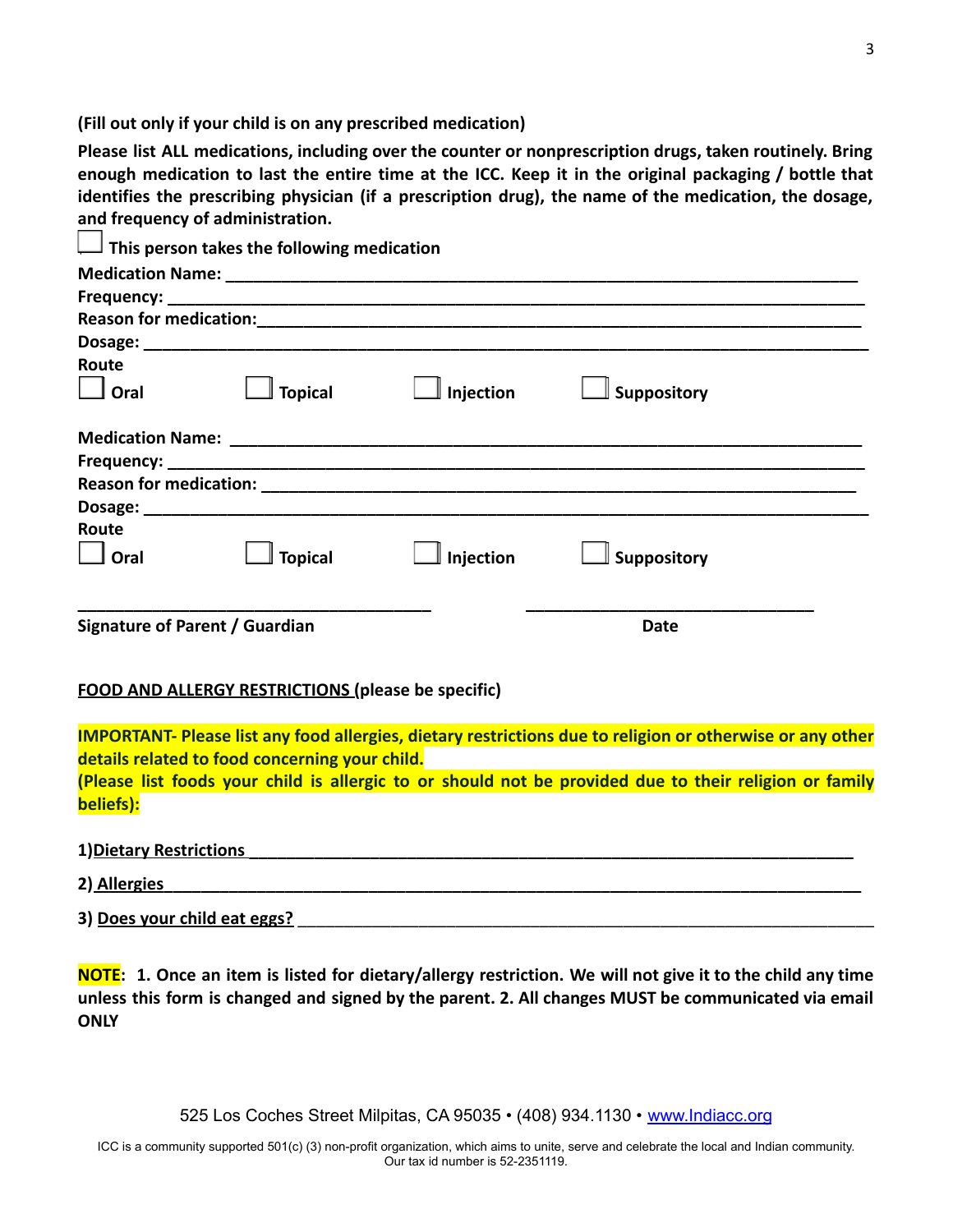### **EMERGENCY MEDICAL TREATMENT**

**In the event of a medical emergency, every effort will be made to contact the parent/guardian of** participants. If this is not possible, I hereby authorize ICC After school Staff to obtain medical treatment by calling 911 at my/our sole cost and expense, and I hereby give permission to ICC staff to secure and **administer treatment and to maintain and/or release any medical records necessary for insurance purposes.**

**YES** *WES WES MES MES MES MES MES MES MES MES MES MES MES MES MES MES MES MES MES MES MES MES MES MES MES MES MES*

# **INDEMNITY AND CONTRACT AGREEMENT**

**Recognizing that ICC will do its best to ensure a safe experience, I understand that certain accidents** may occur. I will not hold or attempt to hold ICC or its employees, staff or volunteers liable for any loss, **damage or injury to person or property caused by any act or omission of ICC.**

I verify that my child is in good health and is capable of participating in activities, and when necessary, **will tailor his/her activities to those within the bounds of his/her physical health. YES \_\_\_\_\_\_\_\_ (Initial)**

### **MEDIA RELEASE**

**Occasionally, photos and video footage are taken during ICC Afterschool activities and used for promotional material. I authorize ICC to use photos/video taken of my child for use in brochures, articles, websites, and for other marketing purposes.**

**Participation in ICC Afterschool activities constitutes permission to use photos of participants for promotional purposes in all print, electronic and password protected web media for organization promotions.**

**\*We do not allow any unofficial Pictures or Videos of the children without the consent of the ICC** staff. Also, we do not share RAW files, photos or footage of the participants in order to protect the **privacy of participants. YES \_\_\_\_\_\_\_\_\_\_\_ (Initial)**

### **PAYMENT POLICY**

The parent or guardian agrees to the ICC After school Program Payment Plan as well as understands all **the Programs Rules, Regulation and Policies. I have read the Contract and the Policies mention on this contract. I understand and agree that no changes will be made to the after school rules, regulations, timings, fees and other policies listed in the application form or the programs rules, regulation and policies unless changed by ICC Staff members alone.**

# **I HAVE ALSO READ AND UNDERSTAND THAT THERE WILL BE NO REFUNDS IF CANCELLATIONS ARE MADE BY ME\_\_\_\_\_\_\_\_\_\_\_\_\_\_\_\_\_\_\_\_\_\_\_\_\_\_\_\_\_\_\_\_\_\_\_\_\_\_\_\_\_\_\_\_\_\_\_\_\_**

(PRINT NAME AND SIGN)

525 Los Coches Street Milpitas, CA 95035 • (408) 934.1130 • [www.Indiacc.org](http://www.indiacc.org/)

ICC is a community supported 501(c) (3) non-profit organization, which aims to unite, serve and celebrate the local and Indian community. Our tax id number is 52-2351119.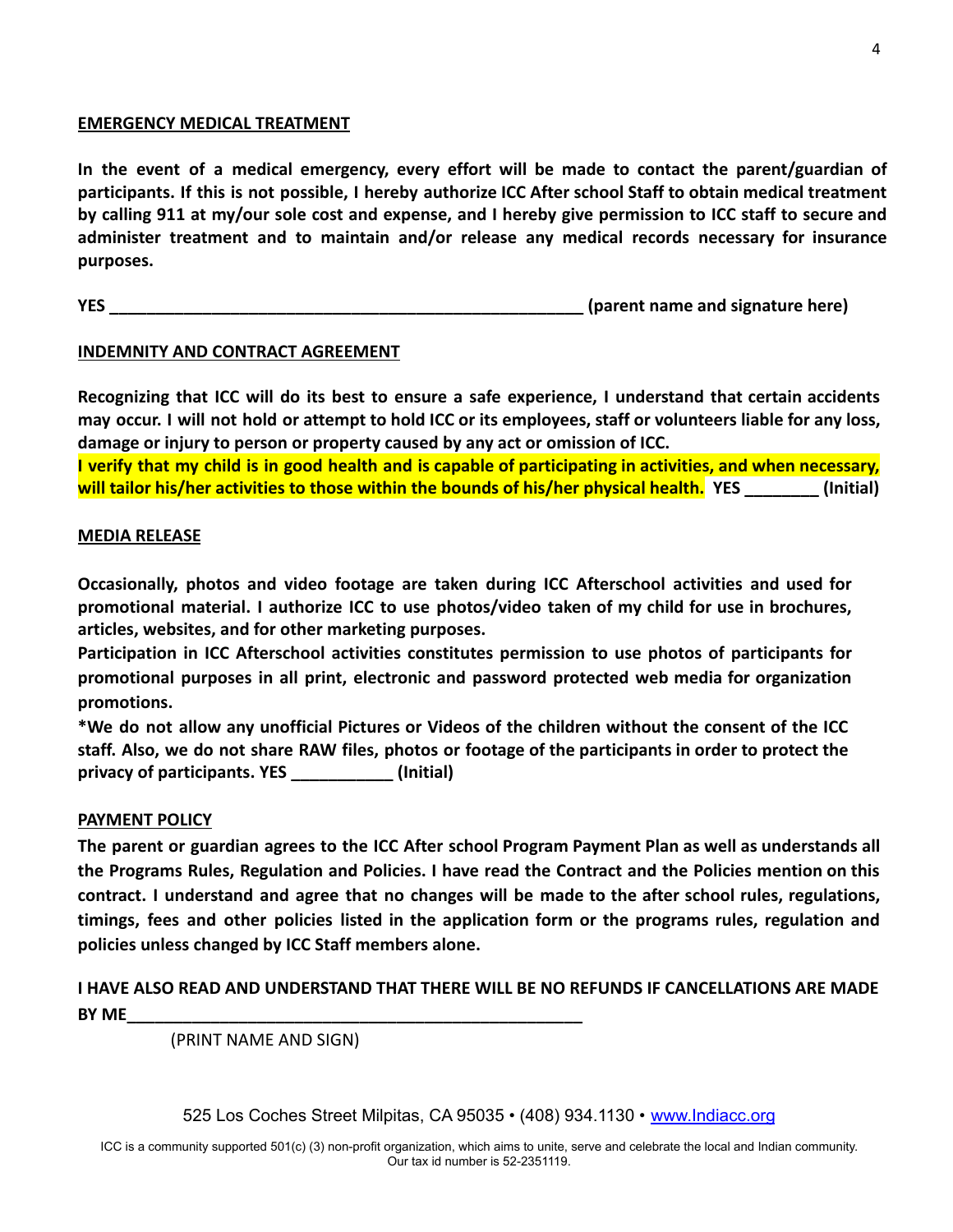# **TUITION AND OTHER SCHOOL POLICIES**

1. **\$75 registration application fee for the academic year (September 2020 to May 2021) this will be a non-refundable fee.**

2. \$519 will be monthly tuition starting September 2020 This will be for the 3.00 to 6.00pm session **only (We will collect fees for two months together each time (September/October then November/December so on...and so forth**

3. \$529 will be monthly tuition starting September 2020 This will be for the 2.00 to 6.00pm session **only (We will collect fees for two months together each time (September/October then November/December so on...and so forth**

4. \$539 will be monthly tuition starting September 2020 This will be for the 1.00 to 6.00pm session **only (We will collect fees for two months together each time (September/October then November/December so on...and so forth**

**5. \$549 will be monthly tuition starting September 2020 This will be for the 12.00 to 6.00pm session only (We will collect fees for two months together each time (September/October then November/December so on...and so forth**

**6. \$110 monthly transport fees (this will be nonrefundable and will not be prorated in case of** school holidays, early dismissal days or days where we are not picking students up in case of school holidays announced by the school) we will not pick up from your house in that case also. You are **welcome to drop them off at their regular after school care session timings.**

**7. The above-mentioned fees will only include Homework Help, Light Snacks, Fresh Fruit (Mon. to Thur.), Fun Friday Snacks, Yoga and Art as part of the afterschool program. Any additional classes such as Music, Bollywood Dance Classes, Fun Fitness, Chess or any other extracurricular activities (if** introduced) will be offered and will NEED to be signed up for additional fees. We will need all children **to sign up for extra classes. No Exceptions will be made.**

**8. Please sign up in advance in case you need care for Minimum days or School Holidays. Please ask the teachers for additional Minimum form. There will be an additional charge. Minimum days and school holiday care is NOT covered in your regular monthly tuition. Teachers will occasionally remind you of any upcoming school dates, but it's your responsibility to keep up with your children's school** dates and fill out and turn in the form on time. No late forms will be accepted after the Afterschool **due date for minimum day and school holidays.**

9. You are the primary contact for your child's schools, we are the third party and we are not informed if your child is not in school for any reason, it is your responsibility to send an email to the directors if your child is not in school within one hour of their pick up time. If we do not receive any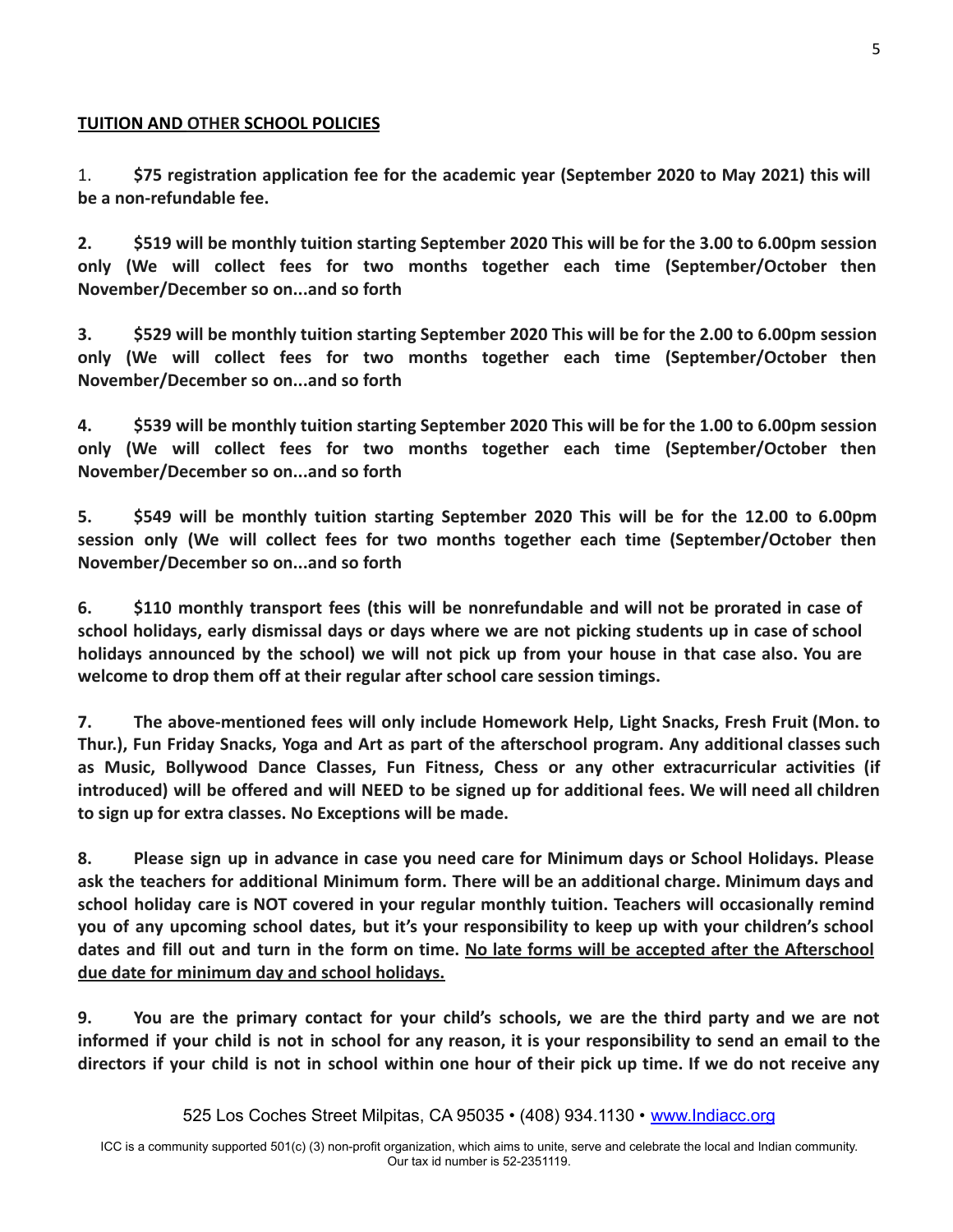notice a charge of \$30 will be added to your payment. This too applies if you are picking up your own **child without informing us. \_\_\_\_\_\_\_\_\_ (Initial)**

# **OTHER INFORMATION**

● **Late payments will be charged a \$20 late fee, due after the 5th day of every month.**

● **No Months will be prorated for any reason such as holidays, missed school days in case of absence from your side or if you have started your After-school session in the middle of the month.**

● **A 2-week withdrawal notice is required BY EMAIL OR A WRITTEN LETTER**

● **An Exit/Termination Form needs to be turned in before you withdraw from the program. (if absence is longer than 2 weeks).**

Due payment must be made before termination.

● **All required documents should be completed and signed before the first day of your session. You will need to submit a current copy of your child's immunization record and authorization pick up form.**

**ICC holds the right to refuse service.** 

● **Any absentees or missed sessions should be communicated to the Directors by EMAIL ONLY. No make-ups for lost sessions will be provided at any time.**

● **NO REFUNDS will be given for an incomplete session or due to last minute cancellations from your side no matter what the situation might be. PLEASE MAKE A NOTE OF THIS**

● **Please fill out the emergency contact information form before the start day. This is for any emergencies.**

● **You are required to sign out your child daily. Only authorized persons will be allowed to pick them up (an Authorization Form needs to be filled out by parents beforehand).**

For our Vans to arrive at each school on time we need to make sure your child is in the correct **area of pickup (we will not tolerate any child wandering around the school grounds during pick up** time) with all of their belongings. We are not responsible for any belonging left behind in their school **nor will we go and help them find it. We need to stay on schedule with everyone's timing.**

● **Please remind your child of their own belongings, once our vans are back for the day, they are no longer accessible for reentry if in case something is left behind in the vans.**

● **Label all your child's belongings with their name to avoid lost or stolen items including accidental switch of belongings within the After school.**

Every end of the month we will be donating lost items that have been left behind.

Your child is our main responsibility during pick up time. We will not release your child at their **school grounds to anyone without your authorization via email.**

● **If a child is found misusing the computer (by going into an inappropriate website) we will not allow access for the next few weeks until we can reevaluate the situation.**

● **Children are responsible to bring their assigned homework from school or home for assistance with completing the homework on time.**

Parents are responsible to check their child's homework accordingly. **Please note that we will not be responsible for any lost or stolen items. \_\_\_\_\_\_\_\_\_\_\_ (Initial)**

525 Los Coches Street Milpitas, CA 95035 • (408) 934.1130 • [www.Indiacc.org](http://www.indiacc.org/)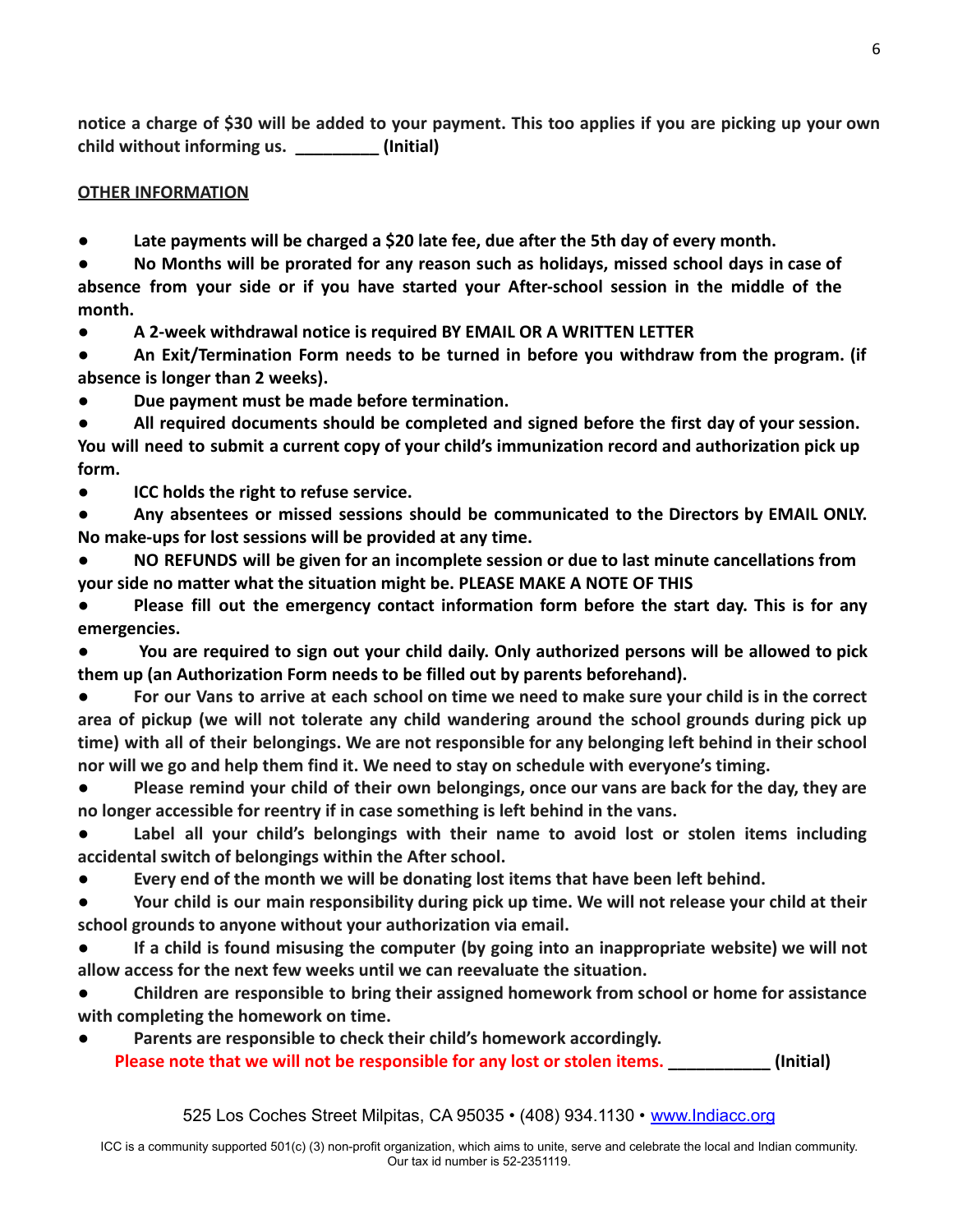### **MODIFICATION CONDITIONS**

The facility reserves the right to modify any of the conditions of the agreement upon 30 days prior in **written notice, addressed to the parent or guardian. \_\_\_\_\_\_\_\_\_\_\_ (Initial)**

### **REFUND/TERMINATION CONDITIONS**

Each child is accepted into our program on a probationary basis for the first month of his or her **attendance. During this time, the child can be dismissed without prior notice and any unused prepaid fees will be refunded within 48 hours.**

If the parent wishes to remove the child for any reason except a short vacation, the parent must give at least a two (2) weeks' notice. The parent may take the child out for up to a two-week vacation and retain the child's class assignment by continuing to pay the normal dues. (No discounts on fees will be **given for missed time/vacation). The child's spot will not be reserved if the payments have not been made in advance in case of long vacation periods. (Refer to termination policies and tuition policies) \_\_\_\_\_\_\_\_\_\_\_ (Initial)**

### **ILLNESS POLICY**

**We depend on the parent's assessment of their child's health before sending him/her to school. Germs can spread quickly in child-care environments. We request that you please keep your child home in case** of a constant runny nose or cough. If the runny nose is green, it is highly contagious; the same goes **with constant coughing and may cause an infection to the other children. This symptom usually takes** about 48 to 72 hours to recover. Also, note that if your child develops this symptom while at school, we will call you to take your child home to avoid spread of the infection. Thank you for your support! In a case where we feel that your child is unwell while in school you will be asked to pick him/her up for the **day. \_\_\_\_\_\_\_\_\_\_\_ (Initial)**

#### **TERMINATION CONDITION**

**This agreement may be terminated by the facility with 2 weeks' notice for the following:**

**1. Parent/guardian has not cooperated with the facility regarding the child's discipline needs.**

2. Parent / guardian has not paid the agreed upon fee or has been paying late for more than twice **in a six-month period.**

3. Consistent late pick-ups, if a child is picked up late thrice in a month and the parent does not agree to pay a late fee. The first 5 mins after 6.00pm will be grace period after which there will be \$1 *per minute late fee charge added to your account (without prior notice)*

525 Los Coches Street Milpitas, CA 95035 • (408) 934.1130 • [www.Indiacc.org](http://www.indiacc.org/)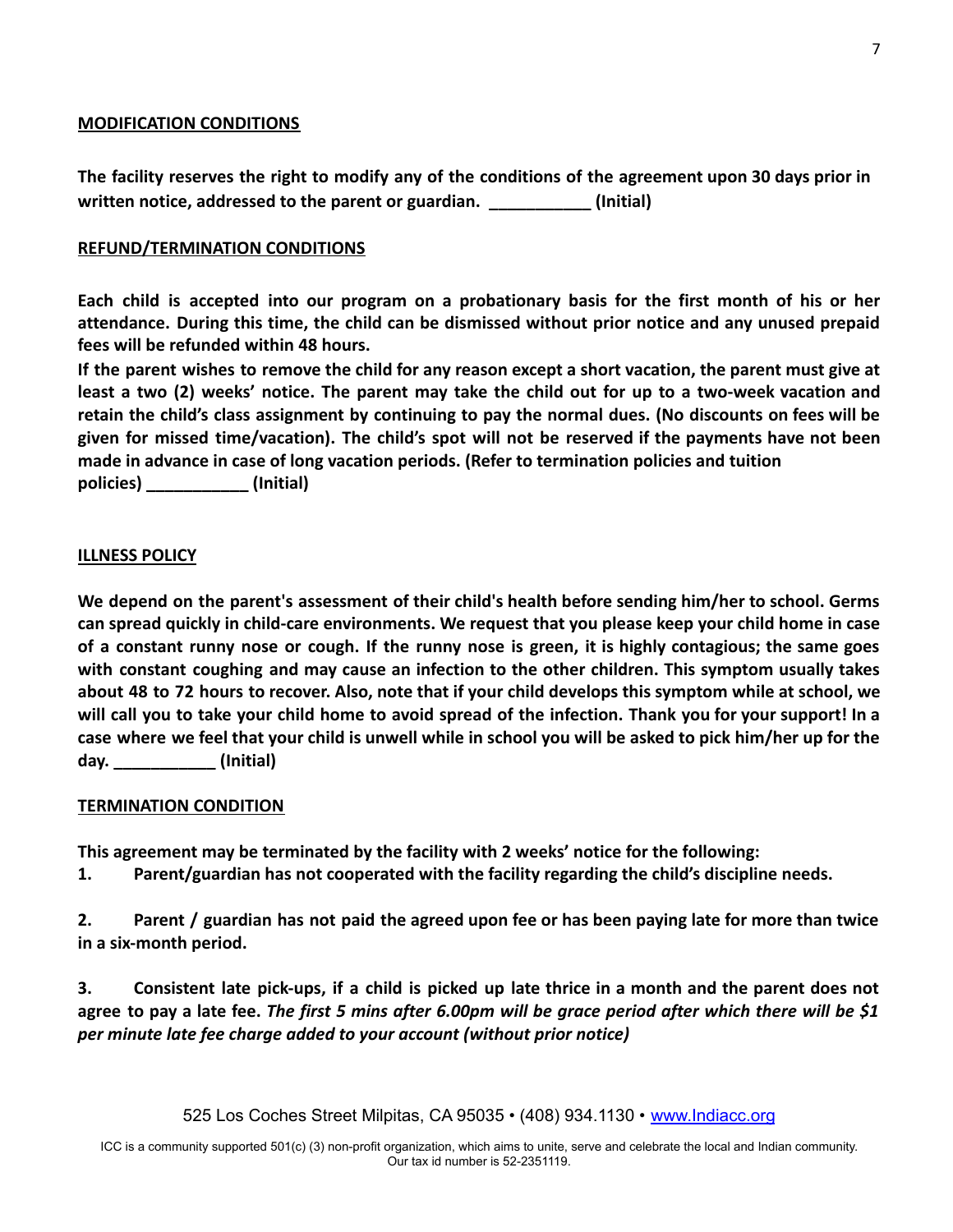**4. If a child with consistent difficulties puts the health, safety, and welfare of him/herself, and** or that of another child or the children of the group at risk, a conference will be held to discuss the **seriousness of the situation with the parents and the possibility of withdrawal as per our policies**

**5. If any enrollment document related to the student attending the program is not turned in.**

**6. Termination is effective immediately if any parent/guardian/caretaker of the child ill-treats/abuses/misbehaves in a fashion not in compliance to the Afterschool code of conduct.**

**The agreement is between the ICC Afterschool Program and \_\_\_\_\_\_\_\_\_\_\_\_\_\_\_\_\_\_\_\_\_\_\_\_\_\_\_ (parent**

**or guardian) for the care of\_\_\_\_\_\_\_\_\_\_\_\_\_\_\_\_\_\_\_\_\_\_\_\_\_\_(child's name) for the academic year**

**of \_\_\_\_\_\_\_\_\_\_\_\_\_\_\_\_to \_\_\_\_\_\_\_\_\_\_\_\_\_\_\_\_\_\_\_\_\_**

**I understand all the terms and conditions of this contract and have read all the necessary guidelines before signing.**

**\_\_\_\_\_\_\_\_\_\_\_\_\_\_\_\_\_\_\_\_\_\_\_\_\_\_\_\_\_\_\_\_\_\_\_\_\_ \_\_\_\_\_\_\_\_\_\_\_\_\_\_\_\_\_\_\_\_\_\_\_\_\_\_\_\_\_\_\_\_\_\_\_\_**

**Name and Signature of Parent / Guardian Date**

525 Los Coches Street Milpitas, CA 95035 • (408) 934.1130 • [www.Indiacc.org](http://www.indiacc.org/)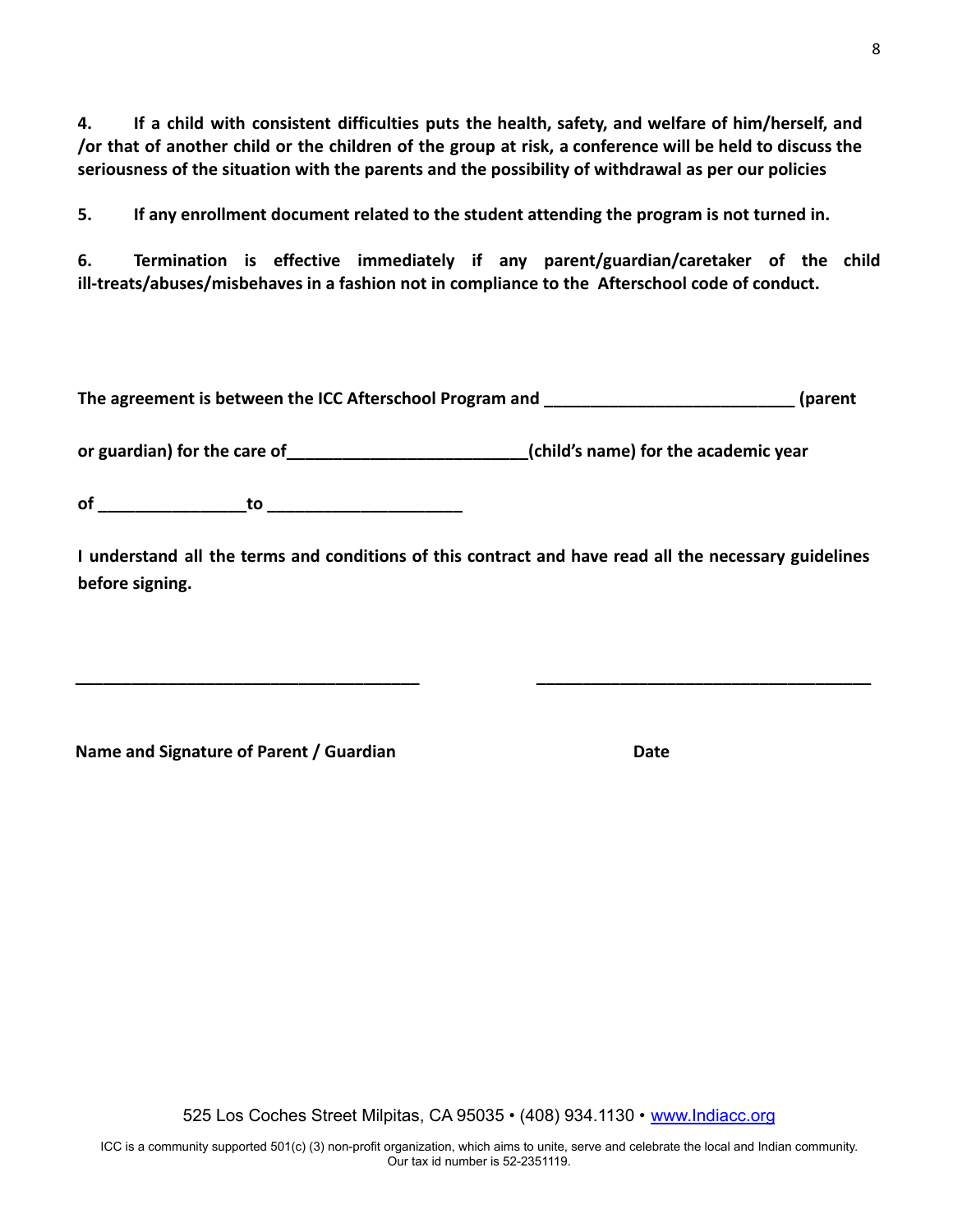**THIS PAGE INTENTIONALLY LEFT BLANK.**

525 Los Coches Street Milpitas, CA 95035 • (408) 934.1130 • [www.Indiacc.org](http://www.indiacc.org/)